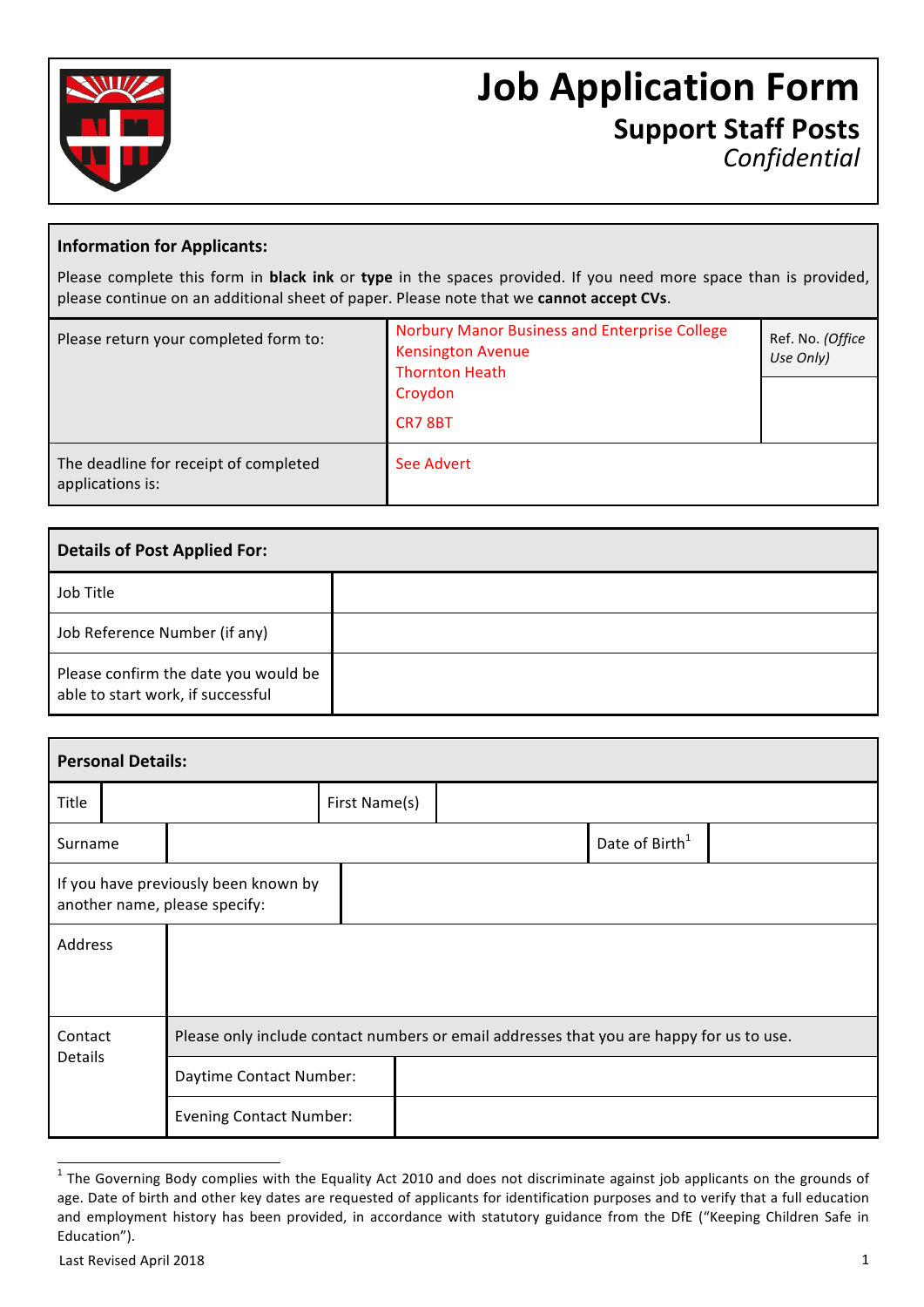|                                                | Mobile Number (if different): |     |           |                                                 |
|------------------------------------------------|-------------------------------|-----|-----------|-------------------------------------------------|
|                                                | Email Address:                |     |           |                                                 |
| Do you currently have the right to work in the |                               | YES | <b>NO</b> | If no, please specify your circumstances below: |
| UK?                                            |                               |     |           |                                                 |
|                                                |                               |     |           |                                                 |
|                                                |                               |     |           |                                                 |

| <b>Education and Qualifications:</b>                          |                      |                    |                                                                   |  |  |  |  |  |
|---------------------------------------------------------------|----------------------|--------------------|-------------------------------------------------------------------|--|--|--|--|--|
| Please also include any relevant professional qualifications. |                      |                    |                                                                   |  |  |  |  |  |
| Name of Institution (e.g. School,<br>College or University)   |                      | Dates Attended     | Courses/Subjects Taken and Examination<br><b>Results or Award</b> |  |  |  |  |  |
|                                                               | From<br>(Month/Year) | To<br>(Month/Year) |                                                                   |  |  |  |  |  |
|                                                               |                      |                    |                                                                   |  |  |  |  |  |
|                                                               |                      |                    |                                                                   |  |  |  |  |  |
|                                                               |                      |                    |                                                                   |  |  |  |  |  |
|                                                               |                      |                    |                                                                   |  |  |  |  |  |

# **Professional Development:**

Please give details of any courses undertaken which you have not detailed above and which you consider to be relevant to this application.

| Course Title | Course Provider | Dates Attended       |                    | Award (if any) |
|--------------|-----------------|----------------------|--------------------|----------------|
|              |                 | From<br>(Month/Year) | To<br>(Month/Year) |                |
|              |                 |                      |                    |                |
|              |                 |                      |                    |                |
|              |                 |                      |                    |                |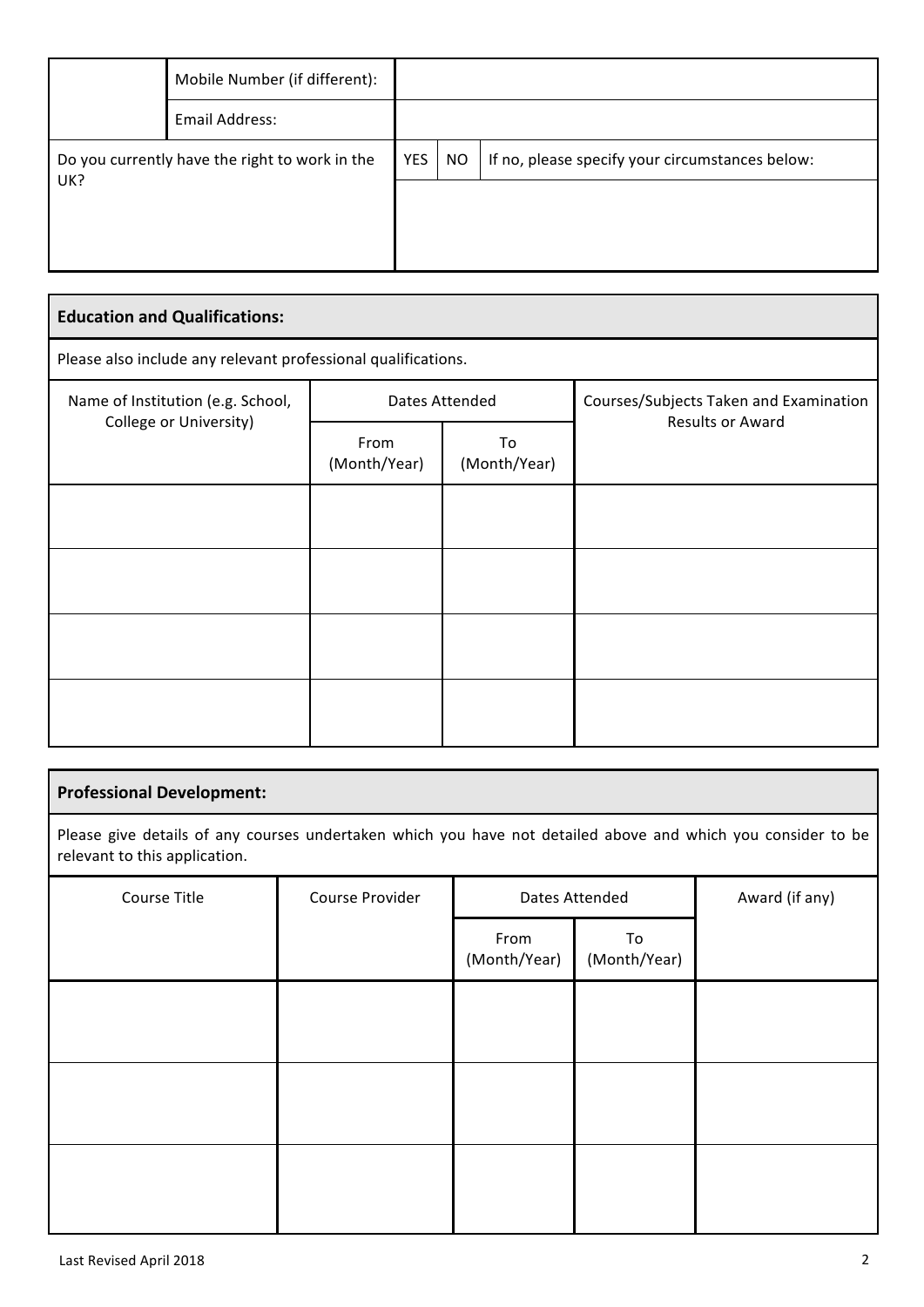| <b>Membership of Professional Bodies:</b>                                          |  |  |  |  |  |  |  |
|------------------------------------------------------------------------------------|--|--|--|--|--|--|--|
| Please give details of any relevant professional bodies to which you belong.       |  |  |  |  |  |  |  |
| Name of Professional Body<br>Date Membership Commenced<br><b>Membership Status</b> |  |  |  |  |  |  |  |
|                                                                                    |  |  |  |  |  |  |  |
|                                                                                    |  |  |  |  |  |  |  |

#### **Employment History:**

Please give details of all periods of employment you have undertaken. List the information in reverse chronological order (i.e. with your current or most recent position first). Any gaps in your employment and/or training and education history will be explored with you if you are called for interview. Please use a continuation sheet if necessary.

| Employer's Name and<br>Address | Dates<br>Employed<br>From and To<br>(Month/Year) | Position Held | Salary and<br>Benefits | Reason for Leaving |
|--------------------------------|--------------------------------------------------|---------------|------------------------|--------------------|
|                                |                                                  |               |                        |                    |
|                                |                                                  |               |                        |                    |
|                                |                                                  |               |                        |                    |
|                                |                                                  |               |                        |                    |
|                                |                                                  |               |                        |                    |
|                                |                                                  |               |                        |                    |
|                                |                                                  |               |                        |                    |
|                                |                                                  |               |                        |                    |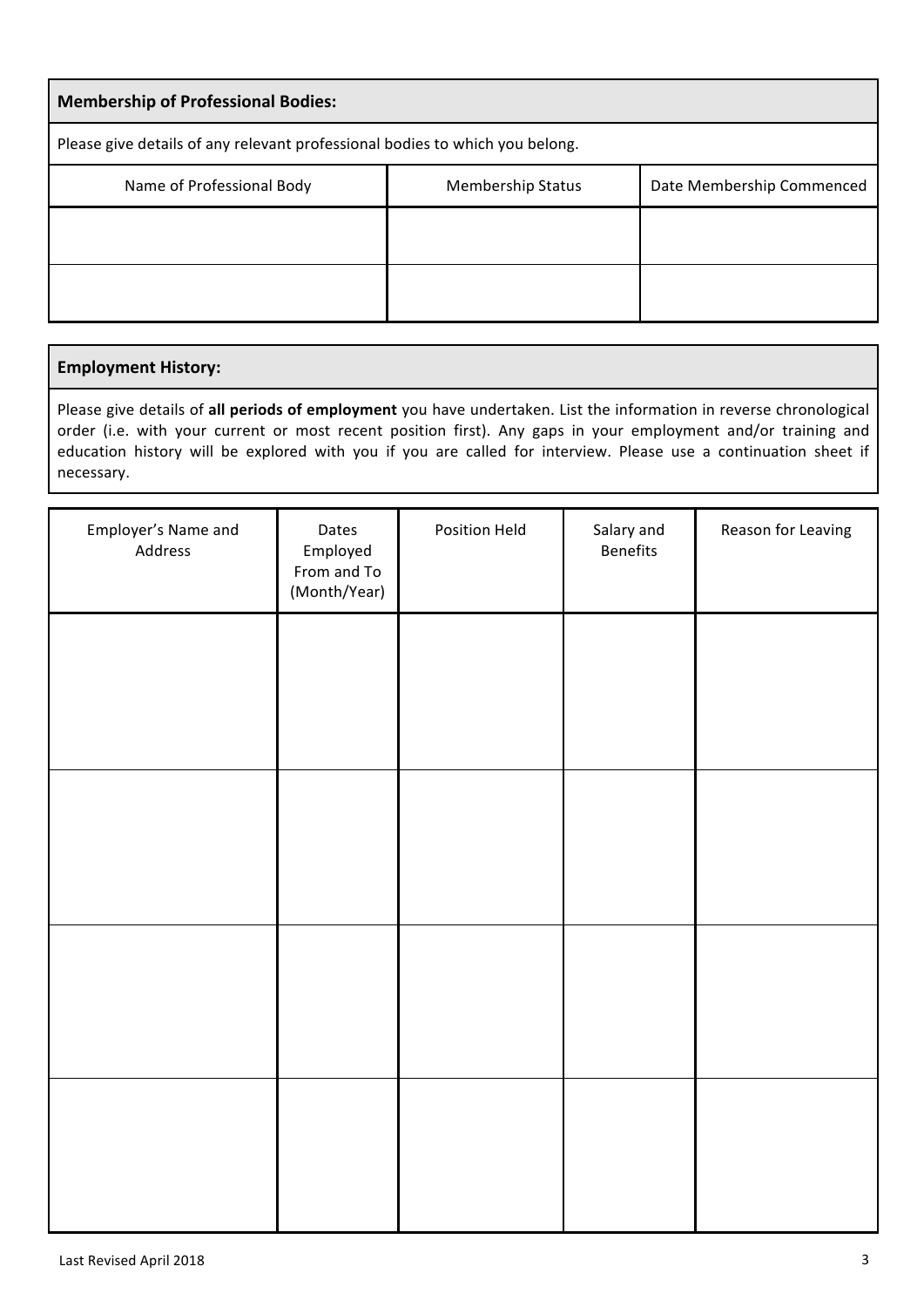| Employer's Name and<br>Address | Dates<br>Employed<br>From and To<br>(Month/Year) | Position Held | Salary and<br><b>Benefits</b> | Reason for Leaving |
|--------------------------------|--------------------------------------------------|---------------|-------------------------------|--------------------|
|                                |                                                  |               |                               |                    |
|                                |                                                  |               |                               |                    |
|                                |                                                  |               |                               |                    |

| <b>Periods When Not Working:</b>                                                                                                                                                        |                         |        |  |  |  |  |  |  |
|-----------------------------------------------------------------------------------------------------------------------------------------------------------------------------------------|-------------------------|--------|--|--|--|--|--|--|
| Please give details below of any voluntary work you have not detailed above, or reasons for other periods of time<br>when you have not been employed since leaving secondary education. |                         |        |  |  |  |  |  |  |
| Date From<br>(Month/Year)                                                                                                                                                               | Date To<br>(Month/Year) | Reason |  |  |  |  |  |  |
|                                                                                                                                                                                         |                         |        |  |  |  |  |  |  |
|                                                                                                                                                                                         |                         |        |  |  |  |  |  |  |
|                                                                                                                                                                                         |                         |        |  |  |  |  |  |  |
|                                                                                                                                                                                         |                         |        |  |  |  |  |  |  |
|                                                                                                                                                                                         |                         |        |  |  |  |  |  |  |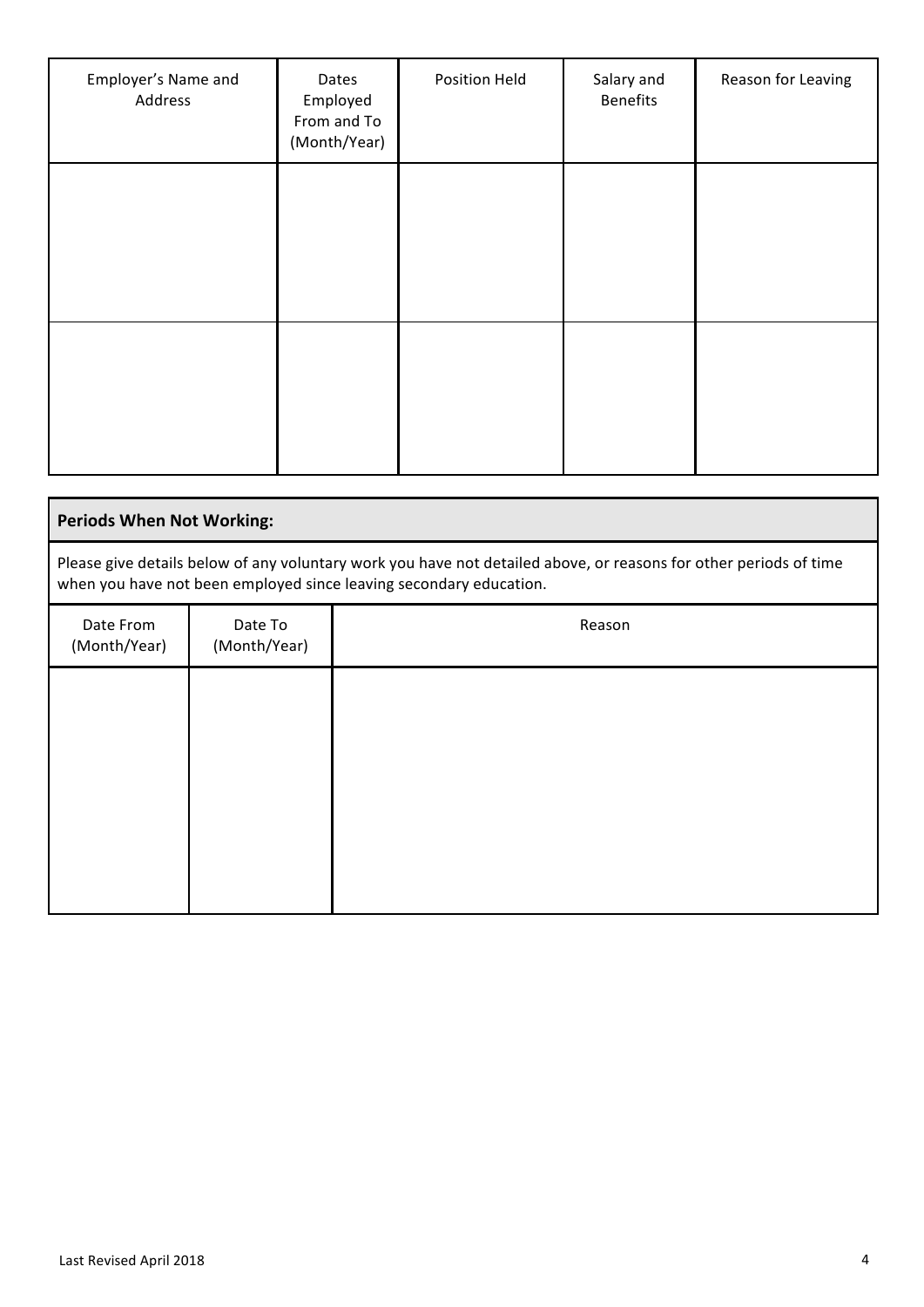## **Statement of Application:**

You are invited to provide further information in support of your application. Please make full use of this section and continue on additional sheets if necessary. Please refer to the person specification for the post and also include:

- The reasons why you are applying for this post;
- The personal qualities and experience that you feel are relevant to your suitability for the post;
- Key responsibilities and achievements in your present or most recent job which are relevant to this application;
- Details of any relevant interests or activities.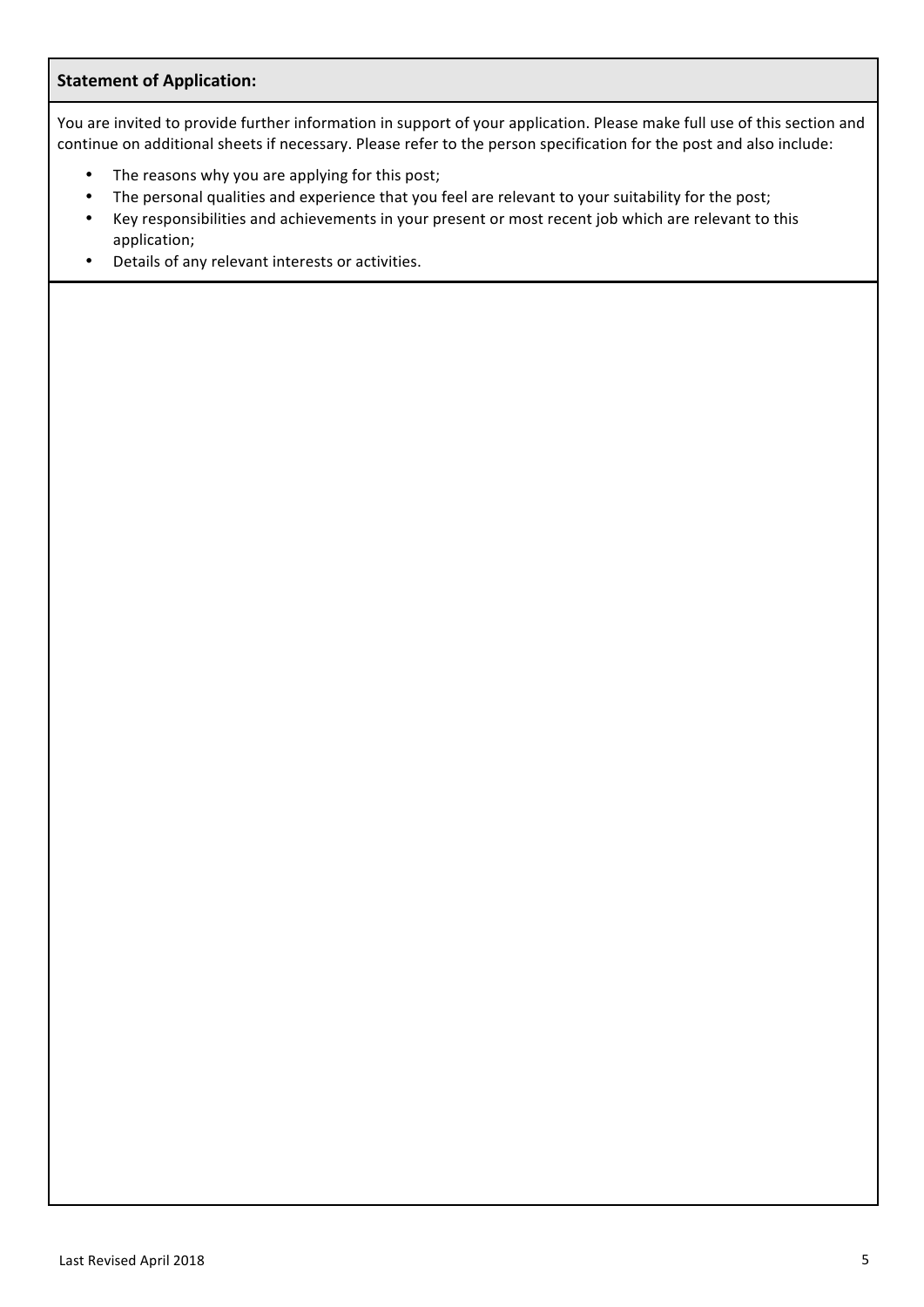#### **Referees:**

- References will only be sought for shortlisted candidates. It is our policy to obtain references prior to interview. If you have concerns regarding this, please contact us before submitting your application form.
- The first referee provided must be your present or most recent employer, unless you have not been in employment before. If you are not currently working with children and young people but have done so in the past, your second referee **must** be that employer.
- If any of your references relate to your employment at a school or college your referee **must** be the Headteacher or Principal.
- If you are currently working with children, your present employer will be asked about any disciplinary offences relating to children (whether current or time expired), whether you have been the subject of any substantiated child protection concerns and, if so, the outcome of these investigations. If you are not currently working with children but have done so previously, these issues will be raised with your former employer.
- Please do not name relatives or people acting solely in their capacity as friends as your referees.
- Other previous employers may also be approached for information, prior to interview, to verify details on **your application form, such as particular experience or qualifications.**

| Referee 1                                          | <b>Referee 2</b>                                   |  |  |  |
|----------------------------------------------------|----------------------------------------------------|--|--|--|
| Title (Miss/Mr etc)                                | Title (Miss/Mr etc)                                |  |  |  |
| Name                                               | Name                                               |  |  |  |
| Occupation                                         | Occupation                                         |  |  |  |
| Address                                            | Address                                            |  |  |  |
|                                                    |                                                    |  |  |  |
|                                                    |                                                    |  |  |  |
| Tel. Number                                        | Tel. Number                                        |  |  |  |
| Fax Number                                         | Fax Number                                         |  |  |  |
| <b>Email Address</b>                               | <b>Email Address</b>                               |  |  |  |
| In what<br>capacity do<br>you know the<br>referee? | In what<br>capacity do<br>you know the<br>referee? |  |  |  |

#### **Reasonable Adjustments to the Shortlisting Process:**

We welcome applications from disabled people. Please indicate in the box below if there is anything that we need to do, or take into consideration, to ensure that the shortlisting process is fair in relation to a disability.

Candidates who are invited for interview will be asked in the invitation letter if they require any adjustments to be made to the interview or other selection activities.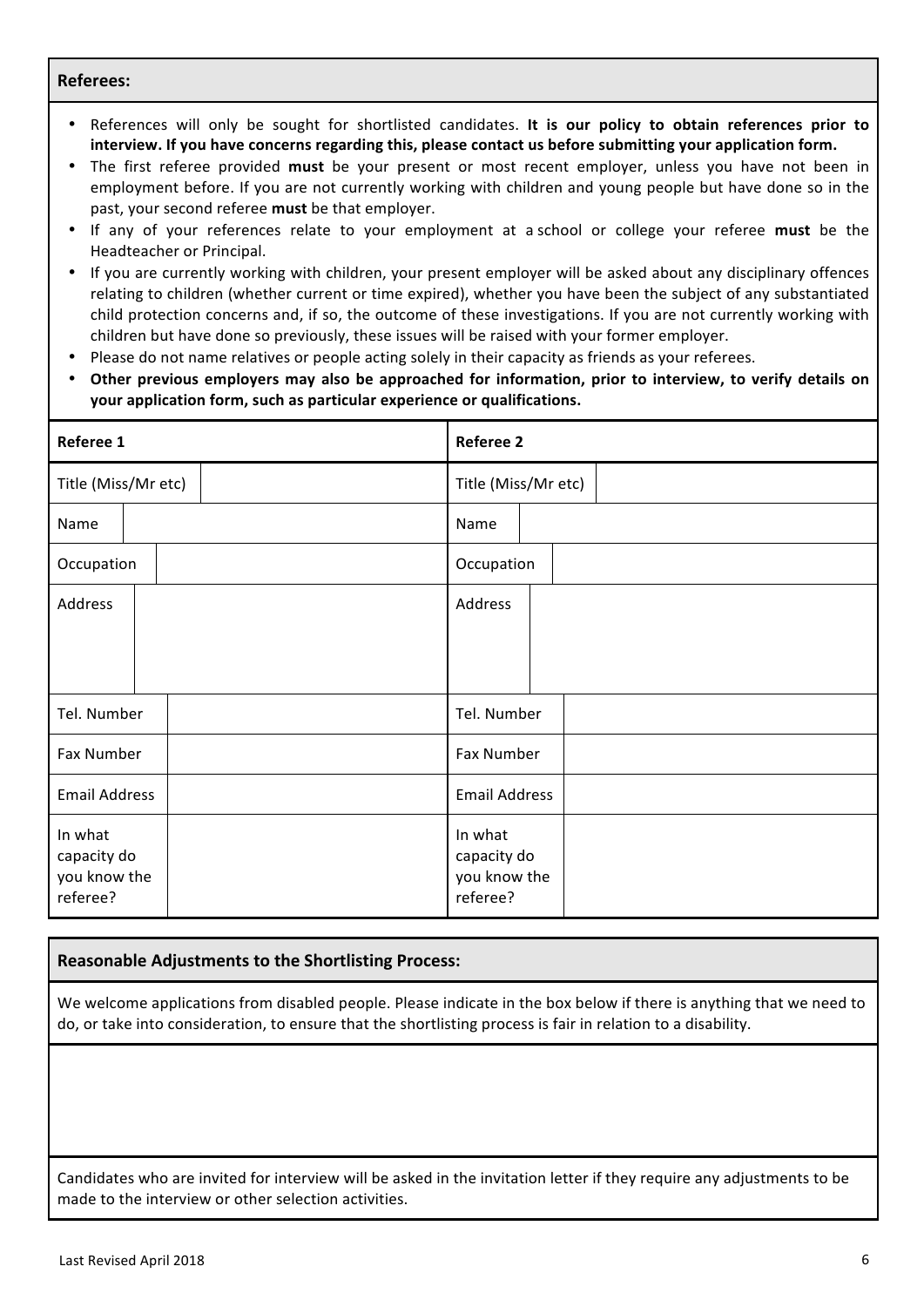#### **Declarations:**

This post is **exempt from the Rehabilitation of Offenders Act (ROA) 1974.** If you are appointed you will be required to undertake an Enhanced Disclosure & Barring Service (DBS) check. You are required to declare any cautions, convictions, reprimands or final warnings which are not protected (i.e. that are not filtered out\*), as defined by the Rehabilitation of Offenders Act 1974 (Exceptions) Order 1975 (as amended). You are also required to disclose any pending criminal proceedings against you or current police investigations, including those relating to other employment or matters outside work. Having a criminal record will not necessarily prevent you from taking up appointment; it will depend on the nature of the offence(s) and their relevance to the post you are applying for. However, should you not declare any of the above and this is subsequently revealed, for example through the DBS check, then this may place your employment in jeopardy. Any information given will be treated in the strictest confidence and with due regard to the ROA and data protection legislation.

\* *Amendments to the Exceptions Order 1975 provide that certain spent convictions and cautions are 'protected' meaning that they are not subject to disclosure to employers and cannot be taken into account.* 

All quidance and criteria on the filtering of these cautions and convictions can be found in the DBS filtering collection on the Gov.uk website and further information on disclosing a criminal record can also be obtained from Nacro: *www.nacro.org.uk*

| Please answer the following questions:                                                                                                                                                                                                                                                                           |                                                                                                                                                                                                                                                                                    |  |                                             |  |        |  |
|------------------------------------------------------------------------------------------------------------------------------------------------------------------------------------------------------------------------------------------------------------------------------------------------------------------|------------------------------------------------------------------------------------------------------------------------------------------------------------------------------------------------------------------------------------------------------------------------------------|--|---------------------------------------------|--|--------|--|
| Do you have any cautions, convictions, reprimands or final warnings which are not<br>protected, as defined by the Rehabilitation of Offenders Act 1974 (Exceptions) Order 1975<br>(as amended) and/or are you the subject of a current police investigation or have criminal<br>proceedings pending against you? |                                                                                                                                                                                                                                                                                    |  |                                             |  | YES/NO |  |
|                                                                                                                                                                                                                                                                                                                  | Are you on the Children's Barred List (previously List 99 and PoCA list) or have you ever<br>been disqualified from working with children or been subject to any sanctions imposed by a<br>YES/NO<br>regulatory body, e.g. Teaching Regulation Agency (or its predecessor bodies)? |  |                                             |  |        |  |
| It is a criminal offence for barred individuals to seek, or to undertake, work with children.<br>If you have answered 'YES' to either of the above, please provide further details on a separate sheet in a sealed<br>envelope marked 'CONFIDENTIAL'.                                                            |                                                                                                                                                                                                                                                                                    |  |                                             |  |        |  |
| Are you currently registered with the DBS Update Service?                                                                                                                                                                                                                                                        |                                                                                                                                                                                                                                                                                    |  |                                             |  | YES/NO |  |
| If YES, please provide the information below. If NO, please proceed to the next section.                                                                                                                                                                                                                         |                                                                                                                                                                                                                                                                                    |  |                                             |  |        |  |
| <b>DBS Registration Number</b>                                                                                                                                                                                                                                                                                   | Annual Registration Renewal Date                                                                                                                                                                                                                                                   |  |                                             |  |        |  |
| STANDARD / ENHANCED<br>Level of check obtained at point of registration? (select one)                                                                                                                                                                                                                            |                                                                                                                                                                                                                                                                                    |  |                                             |  |        |  |
| Which workforce was your check requested for at point of<br>registration? (select one)                                                                                                                                                                                                                           |                                                                                                                                                                                                                                                                                    |  | CHILDREN / ADULT / ADULT & CHILDREN / OTHER |  |        |  |
|                                                                                                                                                                                                                                                                                                                  |                                                                                                                                                                                                                                                                                    |  |                                             |  |        |  |

**Declaration:** By signing this application form and providing the information above I understand that I am authorising the school/college to consult the DBS Update Service in the context of its recruitment and safeguarding procedures and agree to provide the relevant disclosure certificate to facilitate this process.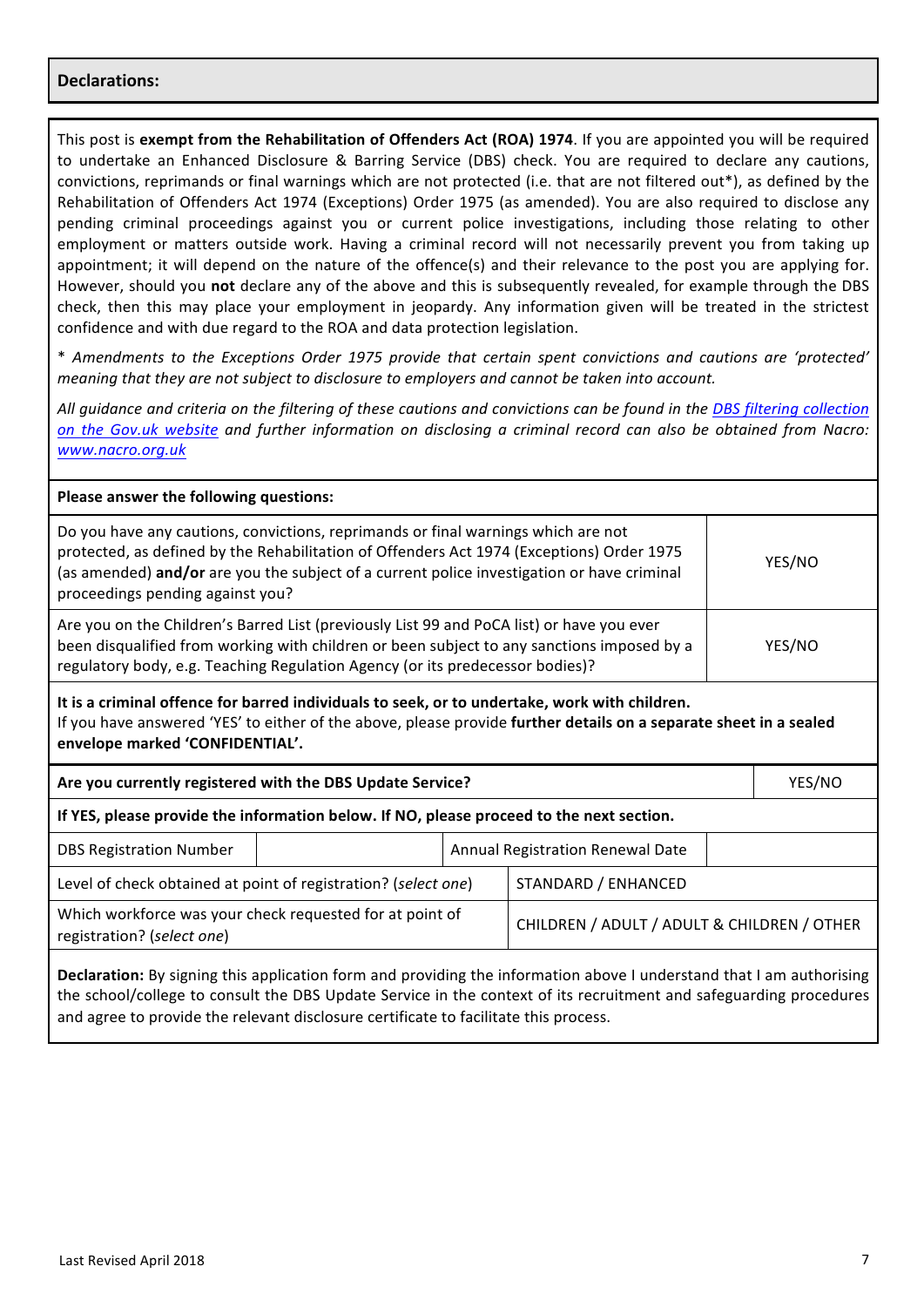# **A Note on Childcare Disqualification Requirements**

In addition to undertaking checks to ensure that members of staff are suitable to work with children, schools are also specifically required to establish that members of staff are not disqualified from working with children who have not yet reached the age of 8 in order to comply with the Childcare Act 2006 and the Childcare (Disqualification) Regulations 2009. All staff responsible for the provision or management of such childcare (including teaching) are therefore required to declare that they are not disqualified from undertaking such work upon appointment.

A disqualified person is not permitted to provide or manage care for children under age 8 unless they apply for, and are granted, a waiver from Ofsted. In summary, a person may be disqualified through:

- Inclusion on the Children's Barred List:
- Being cautioned for, or convicted of, certain violent and sexual criminal offences against children and adults;
- Grounds relating to the care of children (including where an order is made in respect of a child under the person's care);
- Having registration refused or cancelled in relation to childcare or children's homes or being disqualified from private fostering;
- Living in the same household where another person who is disqualified lives or works (referred to as disqualification 'by association').

Disqualification also applies to equivalent offences committed overseas. The Regulations do not automatically apply to all posts in a school or to settings where there is no provision for children under 8. You will therefore be informed if the Regulations are relevant to the post you are applying for.

Should you need to, you can find out more about disqualification in the Department for Education's guidance: https://www.gov.uk/government/publications/disqualification-under-the-childcare-act-2006

| <b>Declaration of Relationships:</b>                                                                                                      |          |
|-------------------------------------------------------------------------------------------------------------------------------------------|----------|
| Are you related to, or do you have a close personal relationship with an existing member of<br>staff or member of the board of governors? | YES / NO |

If YES, please provide below his/her name and role, and state your relationship:

I declare that the information I have given on this form is correct. I understand that providing false or misleading information is an offence which could result in my application being rejected, or, in the event of employment being obtained, may result in disciplinary action being taken, up to and including summary dismissal. In some circumstances it could also result in a referral to the police. I have read the Job Applicant Privacy Notice and give my consent for the personal data supplied to be used for the purposes of recruitment and selection as laid out in that notice.

| Signature of Applicant | Date |
|------------------------|------|
|------------------------|------|

If you have submitted your application electronically, you will be asked to sign your application form in the event that you are shortlisted and called for interview.

#### Thank you for your application.

| Retention of Application Forms: As outlined in the Privacy Notice, it is our policy to retain all application   YES | -NO |
|---------------------------------------------------------------------------------------------------------------------|-----|
| forms for unsuccessful applicants for a period of six months, after which time they are securely                    |     |
| destroyed. If another suitable vacancy arises during that period which we think might suit your skills and          |     |
| experience, we may contact you to make you aware of the vacancy. Please indicate if you are happy for               |     |
| us to use your application form in this way (highlight preferred option or type YES/NO):                            |     |